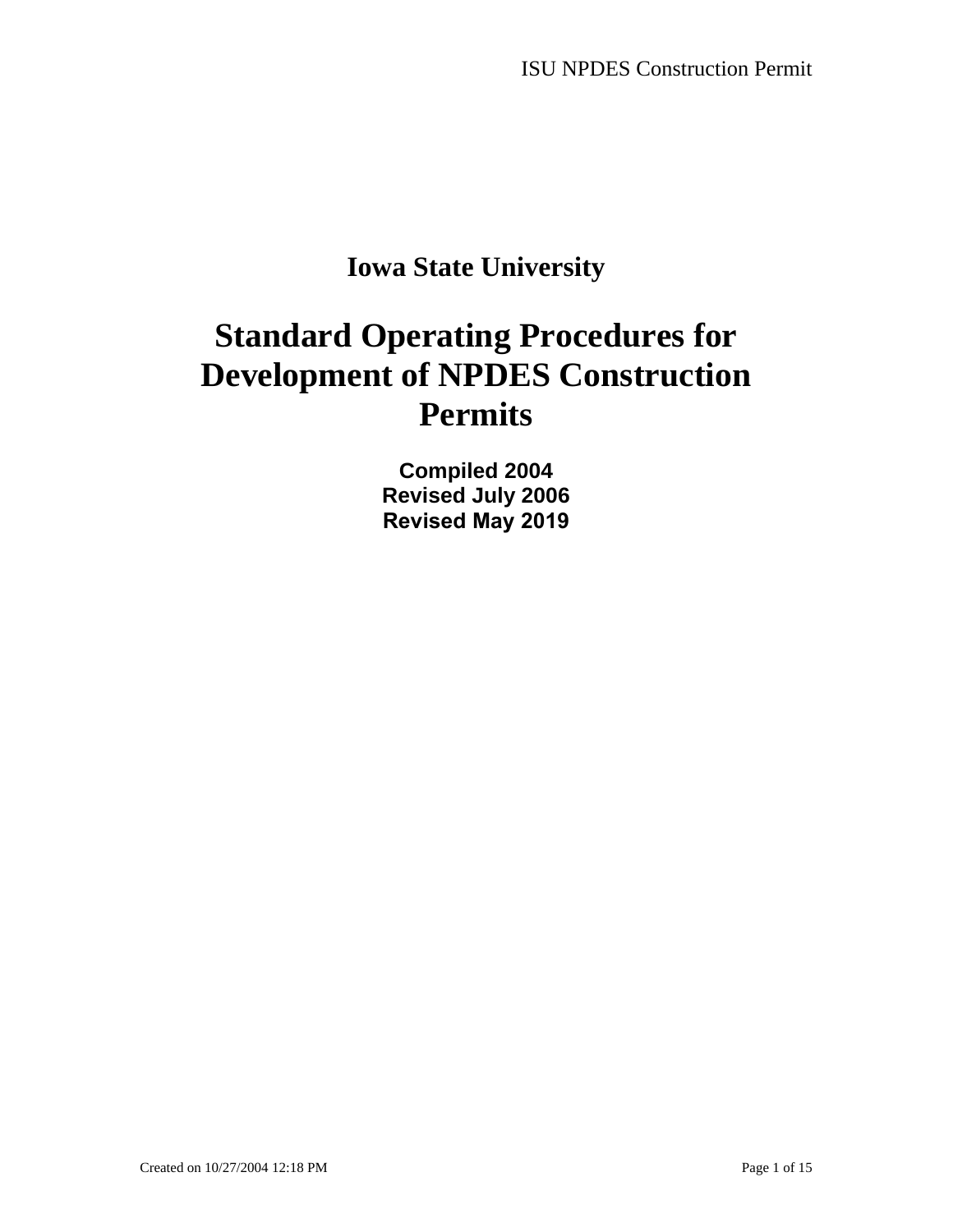### **[DEFINITIONS](#page-2-0)**

### **[PROJECT DESIGN DEVELOPMENT STEPS](#page-3-0)**

**Overview Project Summary Checklist** 

#### **[POLLUTION PREVENTION PLAN](#page-6-0)**

**Overview General Notes Site Specific Notes** 

#### **[STORM WATER DISCHARGE PERMIT](#page-10-0)**

**Does The Project Need a Storm Water Discharge Permit? Notice of Intent Notice of Discontinuation Prohibition on Non-Storm Water Discharges** 

#### **[RETENTION OF RECORDS](#page-12-0)**

### **[STANDARD PERMIT CONDITIONS](#page-12-0)**

#### **[REFERENCE INFORMATION](#page-12-0)**

**Explanations of Environmental Rules IDNR Storm Water Program IDNR Notice of Intent for NPDES Coverage (Form 1415) Public Notice of Storm Water Discharge Notice of Discontinuation No. 2 Summary Guidance for General Permit No. 2** 

**[EXHIBIT A](#page-13-0): Sample Inspection Report**

**[EXHIBIT B](#page-14-0): Sample Pollution Prevention Plan**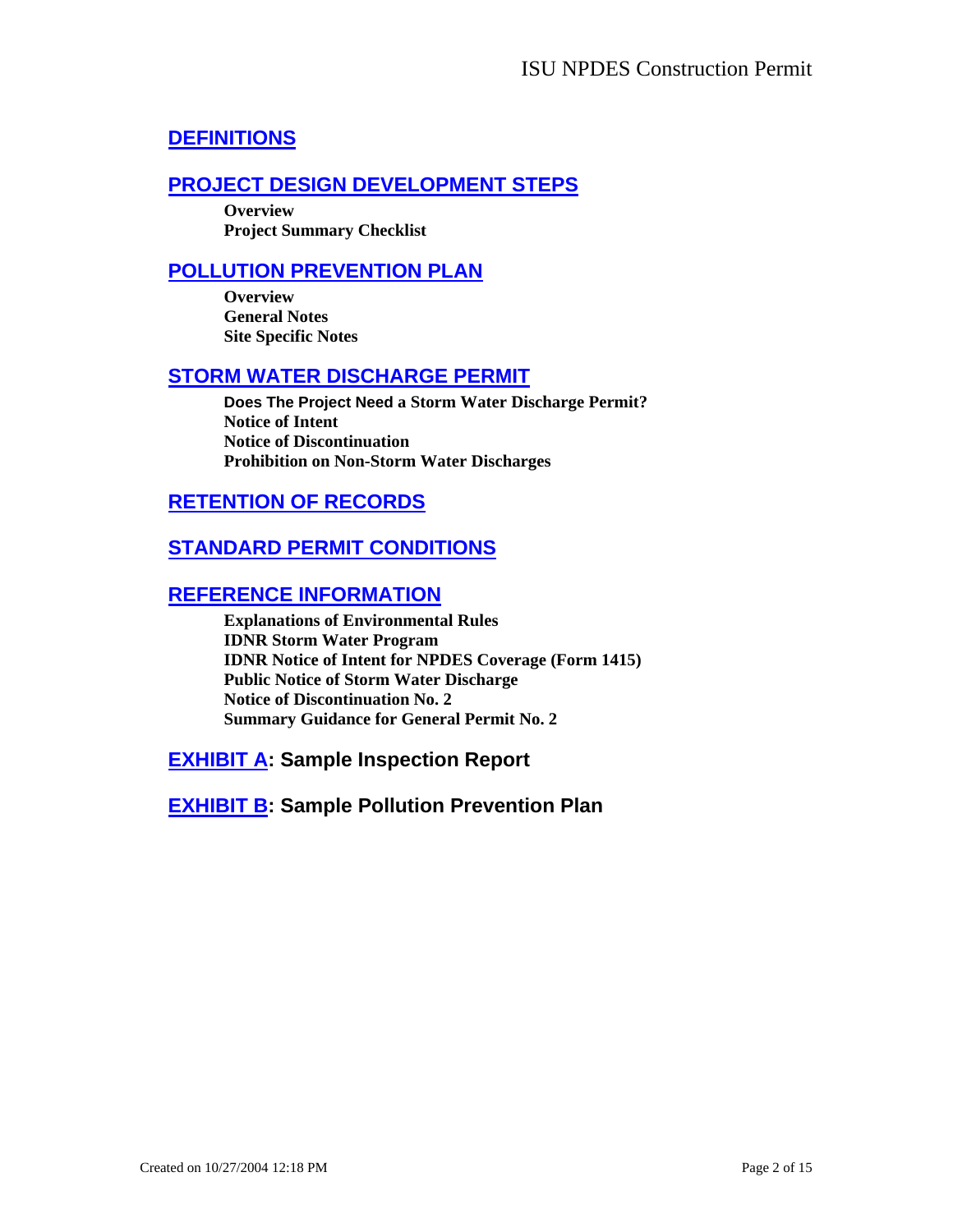## <span id="page-2-0"></span>**DEFINITIONS**

**Discharge** – Any addition or release of any pollutant, storm water or other substance whatsoever into the storm drainage system

Construction Example: storm water from a construction site

**EH&S** – Iowa State University's Environmental Health and Safety Specialist assigned to NPDES coordination

**FP&M** – Iowa State University's Facilities Planning and Management Project Manager and Construction Manager assigned to a specific project

**Hazardous Condition** – Any situation involving the actual, imminent or probable spillage, leakage, or release of a hazardous substance onto the land, into a water of the state or into the atmosphere which, because of the quantity, strength and toxicity of the hazardous substance, its mobility in the environment and its persistence, creates an immediate or potential danger to the public health or safety or to the environment.

**Hazardous Substance** – Any substance or mixture of substances that presents a danger to the public health or safety and includes, but is not limited to, a substance that is toxic, corrosive, or flammable, or that is an irritant or that, in confinement, generates pressure through decomposition, heat, or other means; the following are examples of substances which, in sufficient quantity, may be hazardous: acids, alkalis, explosives, fertilizers, heavy metals (e.g. chromium, arsenic, mercury, lead and cadmium), industrial chemicals, paint thinners, paints, pesticides, petroleum products, poisons, radioactive materials, sludge and organic solvents <http://www.cicacenter.com/index.cfm>

**IDNR** – Iowa Department of Natural Resources

**NPDES** – National Pollutant Discharge Elimination System

**PPP** – Pollution Prevention Plan

**Pollutant** *–* Any type of industrial, municipal, and agricultural waste discharged into water; some examples are dredged soil, solid waste, incinerator residue, sewage, garbage, sewage sludge, munitions, chemical wastes, biological materials, radioactive materials, wrecked or discarded equipment, rock, sand, cellar dirt and industrial, municipal, and agricultural waste

**Release** *–* To dump, spill, leak, pump, pour, emit, empty, inject, dispose, or otherwise introduce pollutants into the storm drainage system. Construction example: pouring terazzo wash water into the storm drain.

**Storm Water Discharge Associated with Construction Activity** – Refers to a discharge of pollutants in storm water runoff from areas where soil disturbing activities (e.g. clearing, grading, or excavation) construction materials or equipment storage or maintenance (e.g. fill piles, borrow areas, concrete truck washout, fueling) or other industrial storm water directly related to the construction process are located

**Zero/14-day Rule** – Stabilization of disturbed soil must be initiated immediately if clearing, grading, excavating, or other activities will not resume within 14 calendar days.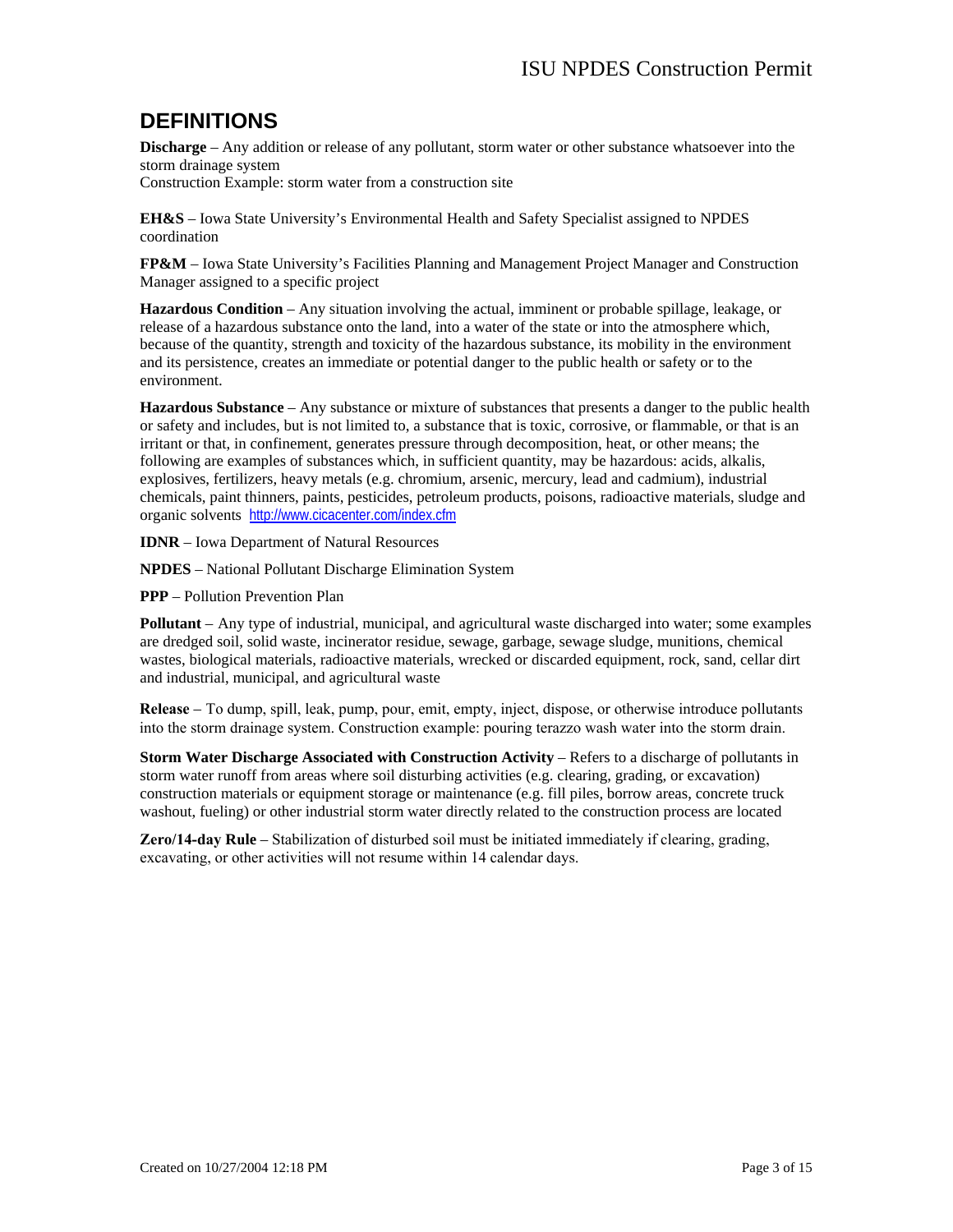## <span id="page-3-0"></span>**PROJECT DESIGN DEVELOPMENT STEPS**

### **Overview**

#### **SCHEMATIC DESIGN**

- Initial determination of need for Pollution Prevention Plan. Identification of 'Best Management Practices' (BMPs) for site plan.
- No documentation of Pollution Prevention Plan (PPP) for NPDES permit is required in this phase of design.

#### **DESIGN DEVELOPMENT**

- FP&M will submit a set of Design Development Documents to EH&S for review and comments.
- Preliminary Pollution Prevention Plan is completed in the Design Development project phase and submitted to EH&S for review and comments, example in Exhi[bit B.](#page-14-0)

#### **CONSTRUCTION DOCUMENTS**

- FP&M will submit a set of Construction Documents to EH&S for review and comments.
- EH&S will comple the Notice of Intent (NOI). Note that the Final Pollution Prevention Plan for the project site is to be developed and submitted for review before the NOI is submitted to EH&S.
- EH&S will prepare a Public Notice for publication in the Iowa State Daily.
- EH&S will complete a Notice of Intent.

### **Project Summary Checklist**

| Project Phase | Responsible<br>Team<br>Member | Responsible<br>Department     | <b>Task</b>                                                                                       |
|---------------|-------------------------------|-------------------------------|---------------------------------------------------------------------------------------------------|
| Schematic     | Project                       | FP&M Project                  | Consult with EH&S to determine if the project                                                     |
| Design        | Manager                       | Management<br><b>Services</b> | requires NPDES Construction Storm Water Permit.<br>If a permit is required see page $8$ – verify. |
|               |                               |                               |                                                                                                   |
| Design        | Design                        | FP&M Project                  | Discuss need and approach for PPP as part of Design                                               |
| Development   | Professional                  | Management                    | Development Phase.                                                                                |
|               |                               | <b>Services</b>               | Using ISU design standards prepare PPP sheet layout,                                              |
|               |                               |                               | list appropriate details and materials then submit as                                             |
|               |                               |                               | part of DD documentation (see Exhibit B).                                                         |
| Design        | Project                       | FP&M Project                  | Direct the completion of the Preliminary Pollution                                                |
| Development   | Manager                       | Management                    | Prevention Plan (coordinate for EH&S and CM to                                                    |
|               |                               | <b>Services</b>               | review and comment)                                                                               |
| Design        | Project                       | FP&M Project                  | Submit the project's SWPPP to EH&S for their                                                      |
| Development   | Manager                       | Management                    | review and comments                                                                               |
|               |                               | <b>Services</b>               |                                                                                                   |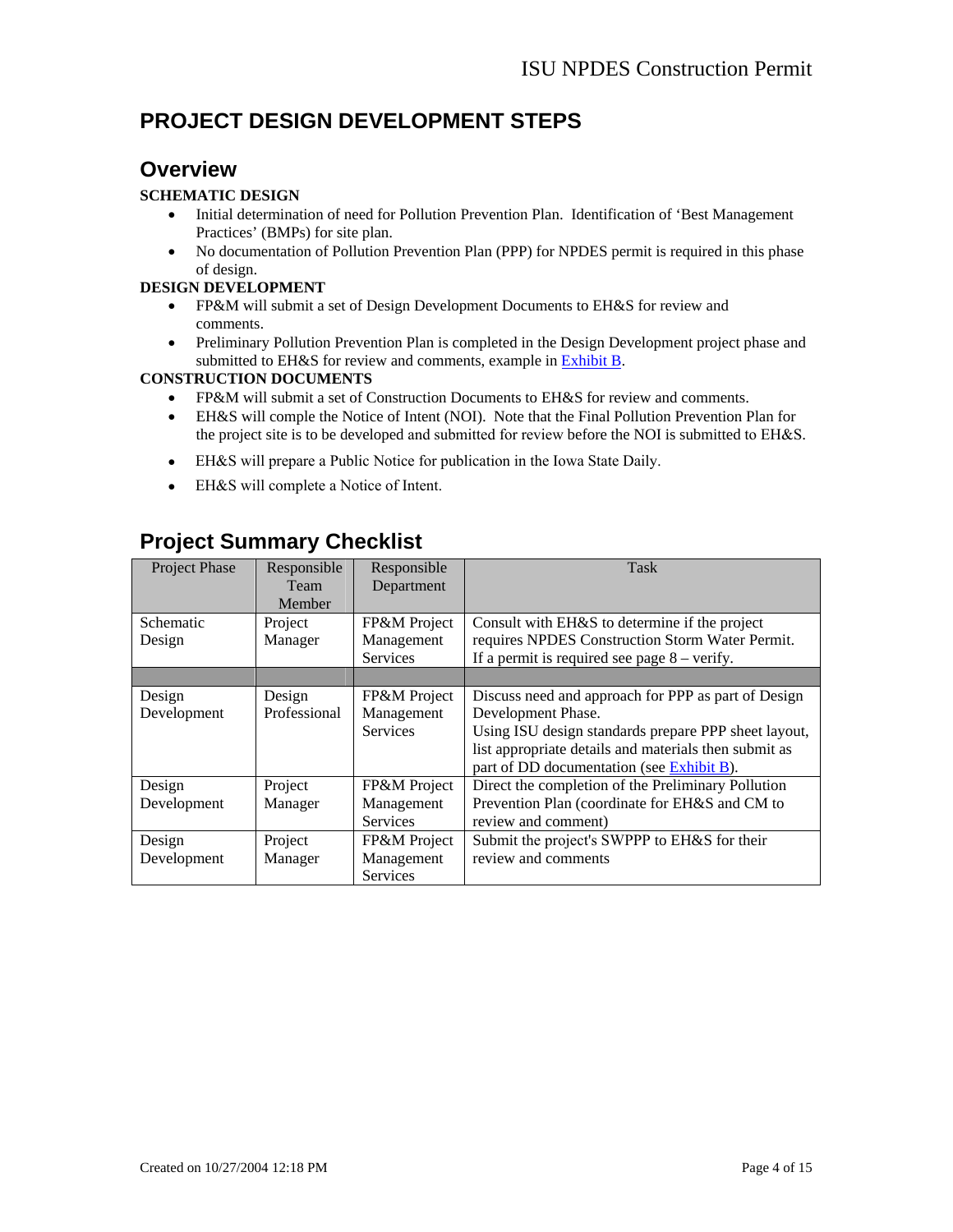| Project Phase                              | Responsible<br>Team<br>Member | Responsible<br>Department                     | <b>Task</b>                                                                                                                                                                                                                                                                                                                                                                                                                                                           |  |
|--------------------------------------------|-------------------------------|-----------------------------------------------|-----------------------------------------------------------------------------------------------------------------------------------------------------------------------------------------------------------------------------------------------------------------------------------------------------------------------------------------------------------------------------------------------------------------------------------------------------------------------|--|
| Construction<br>Documents                  | Design<br>Professional        | FP&M Project<br>Management<br><b>Services</b> | Publish Construction Documents to the Owner's<br>project web site for review by the Owner's<br>Representative. SWPPP can be published prior to<br>100% review for early feedback.<br>A SWPPP Survey or Project Specific Notes can be<br>referenced by the Design Professional in this<br>document, see page 9. At 100% CD this submission<br>shall include:<br>SWPPP, see example sheet layout and<br>content in Exhibit B.<br>Prepare a Notice of Intent Form (NOI). |  |
| Construction/Bid<br><b>Issue Documents</b> | Project<br>Manager            | FP&M Project<br>Management<br><b>Services</b> | Project Manager forwards 100% CD's including<br>SWPPP, and NOI information to EH&S for review<br>and comment. EH&S may request revisions to the<br>NOI and SWPPP documents and will submit to the<br>Project Manager. Revisions shall be re-submitted to<br>EH&S.                                                                                                                                                                                                     |  |
| Construction/Bid<br><b>Issue Documents</b> | <b>EH&amp;S</b>               | EH&S                                          | EH&S receives a copy of bid documents<br>$\bullet$<br>Public Notice of Storm water discharge is<br>published by EH&S in the Iowa State Daily<br>for a one-day run.<br>EH&S receives a notarized copy of public<br>notice from the Iowa State Daily.<br>Copies of submittal are filed with EH&S and<br>routed to FP&M for project file.<br>EH&S will include the Project Manager on all<br>communication with the design professional.                                 |  |

## **Project Summary Checklist (continued)**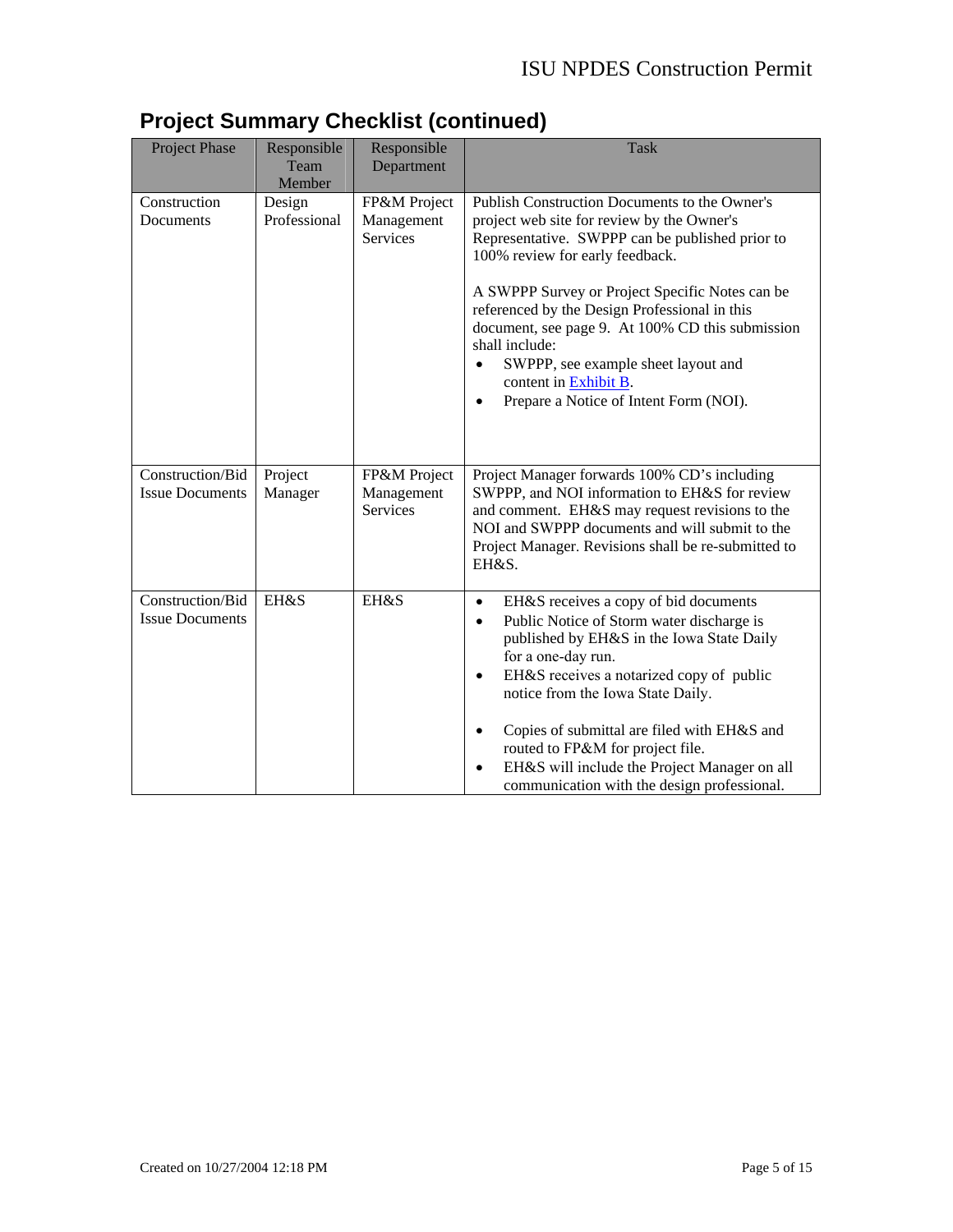|  | <b>Project Summary Checklist (continued)</b> |
|--|----------------------------------------------|
|  |                                              |

| <b>Project Phase</b>              | Responsible<br>Team<br>Member           | Responsible<br>Department                             | <b>Task</b>                                                                                                                                                                                                                                                   |
|-----------------------------------|-----------------------------------------|-------------------------------------------------------|---------------------------------------------------------------------------------------------------------------------------------------------------------------------------------------------------------------------------------------------------------------|
| Pre Construction                  | EH&S                                    | EH&S                                                  | EH&S will electronically file the construction<br>permit request with the Iowa DNR.                                                                                                                                                                           |
| Pre Construction                  | Construction<br>Manager                 | FP&M<br>Construction<br>Management<br><b>Services</b> | Direct the contractor to certify (by signing) the<br>Pollution Prevention Plan that has been previously<br>developed by FP&M as part of the Storm water<br>discharge permit requirements and maintain a current<br>SWPPP throughout the life of the project.  |
| Pre Construction                  | Construction<br>Manager &<br>Contractor | FP&M<br>Construction<br>Management<br>Services        | Direct the contractor to maintain a working copy of<br>the current Pollution Prevention Plan on site<br>throughout the life of the project to verify<br>compliance. SWPPP shall be modified daily if<br>necessary to reflect changing conditions on the site. |
|                                   |                                         |                                                       |                                                                                                                                                                                                                                                               |
| <b>Final Project</b><br>Close-out | Construction<br>Manager                 | FP&M<br>Construction<br>Management<br><b>Services</b> | Contractor shall turn over all SWPPP documents to<br>the FP&M Project Manager. Project manager shall<br>turn over all SWPPP documents to EH&S for<br>archival and required record keeping.                                                                    |
| <b>Final Project</b><br>Close-out | Construction<br>Manager                 | FP&M<br>Construction<br>Management<br>Services        | When all site work has been completed FP&M shall<br>notify EH&S and arrange a meeting to review site<br>conditions and confirm required stabilization has been<br>received.                                                                                   |
| <b>Final Project</b><br>Close-out | Construction<br>Manager                 | FP&M<br>Construction<br>Management<br>Services        | At building turn-over, EH&S will be notified and<br>EH&S will take over responsibility for the Inspection<br>Report until Notice of Discontinuation.                                                                                                          |
|                                   |                                         |                                                       |                                                                                                                                                                                                                                                               |
| Post Project<br>Close-out         | EH&S                                    | EH&S                                                  | Within 30 days final stabilization of the site submit a<br>Notice of Discontinuation to the IDNR                                                                                                                                                              |
| Post Project<br>Close-out         | <b>EH&amp;S</b>                         | <b>EH&amp;S</b>                                       | EH&S shall retain copies of the Pollution Prevention<br>Plan, the Notice of Intent, and the Inspection Report,<br>copy of discontinuation form and correspondence for<br>at least 3 years after the site is finally stabilized.                               |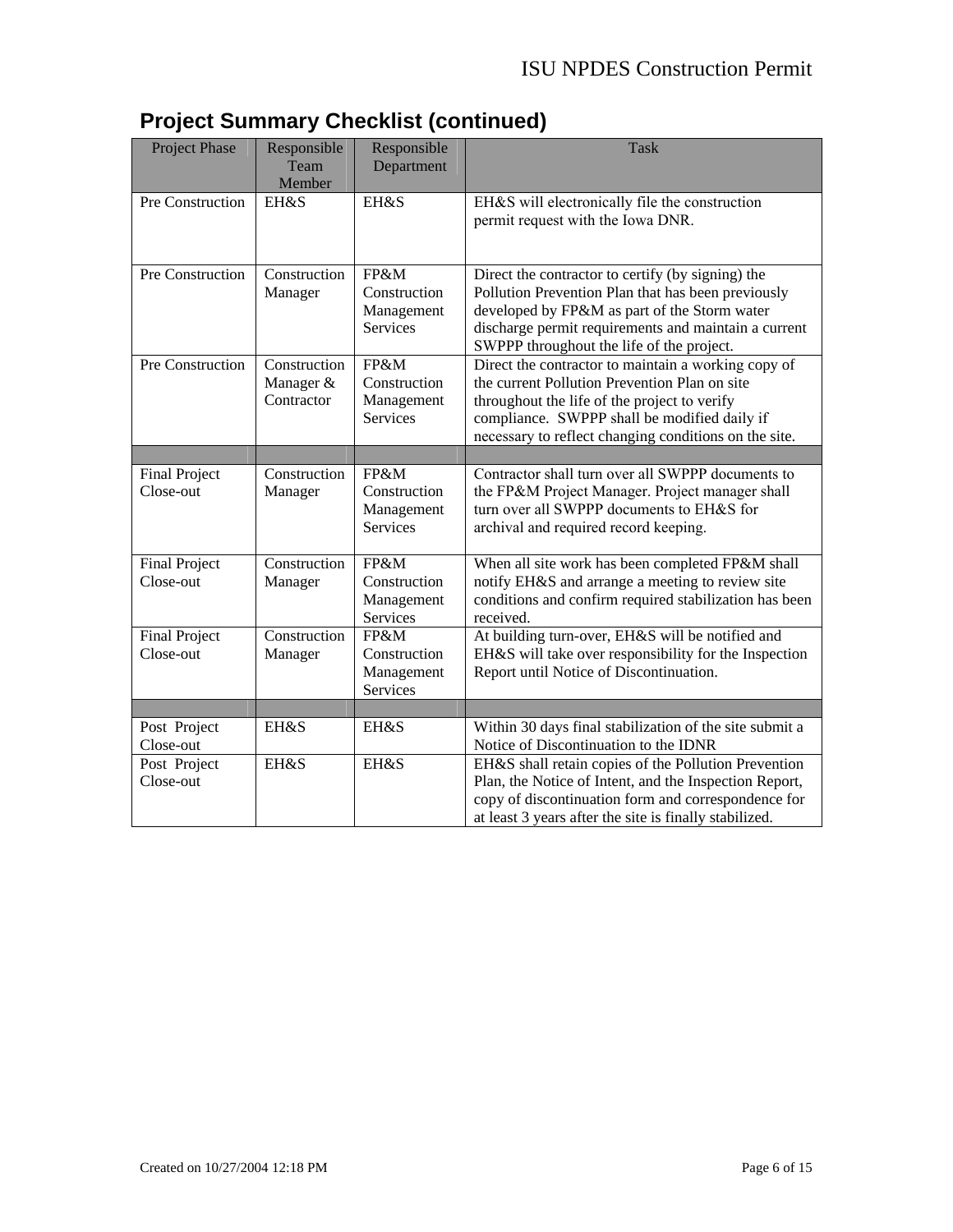## <span id="page-6-0"></span>**STORM WATER POLLUTION PREVENTION PLAN**

#### **Overview**

A Pollution Prevention Plan will be included as a requirement of the Construction Documents. A complete Pollution Prevention Plan will contain, at a minimum, the following *(see [Exhibit B:](#page-14-0) Sample Pollution Prevention Plan)*: Pollution Prevention Plan will be posted to the project website.

- Define the minimum "Inspection Report" contents
	- Contractor's certification statement
	- Dates when major grading activities occurred and when stabilized
	- Name of the inspector
	- Title of the inspector
	- Date of inspection
	- Scope of inspection
	- Any actions required based on the inspection
	- When and how the Inspection Report is submitted, maintained
	- Responsibilities for
		- Maintenance of, amendments to and submittal responsibilities for the Pollution Prevention Plan
		- Erosion control measures
		- Inspections and reporting
		- Compliance with IDNR.
	- Site description
		- Total area impacted (define current land cover)
		- Soil types
		- Slope
		- Current land use
		- Run-off coefficients
		- Drainage patterns (including designation of potential wetlands) and drainage outlet
	- **Exercise 5 Exercise Sediment Controls** 
		- **Stabilization** 
			- o Define measures to be taken to control run-off from the site during and following construction
		- Structural Controls
			- o Define measures to be taken to stabilize the site during and following construction
		- Other prevention Measures
	- Pollution Prevention Plan certification statement with signature blocks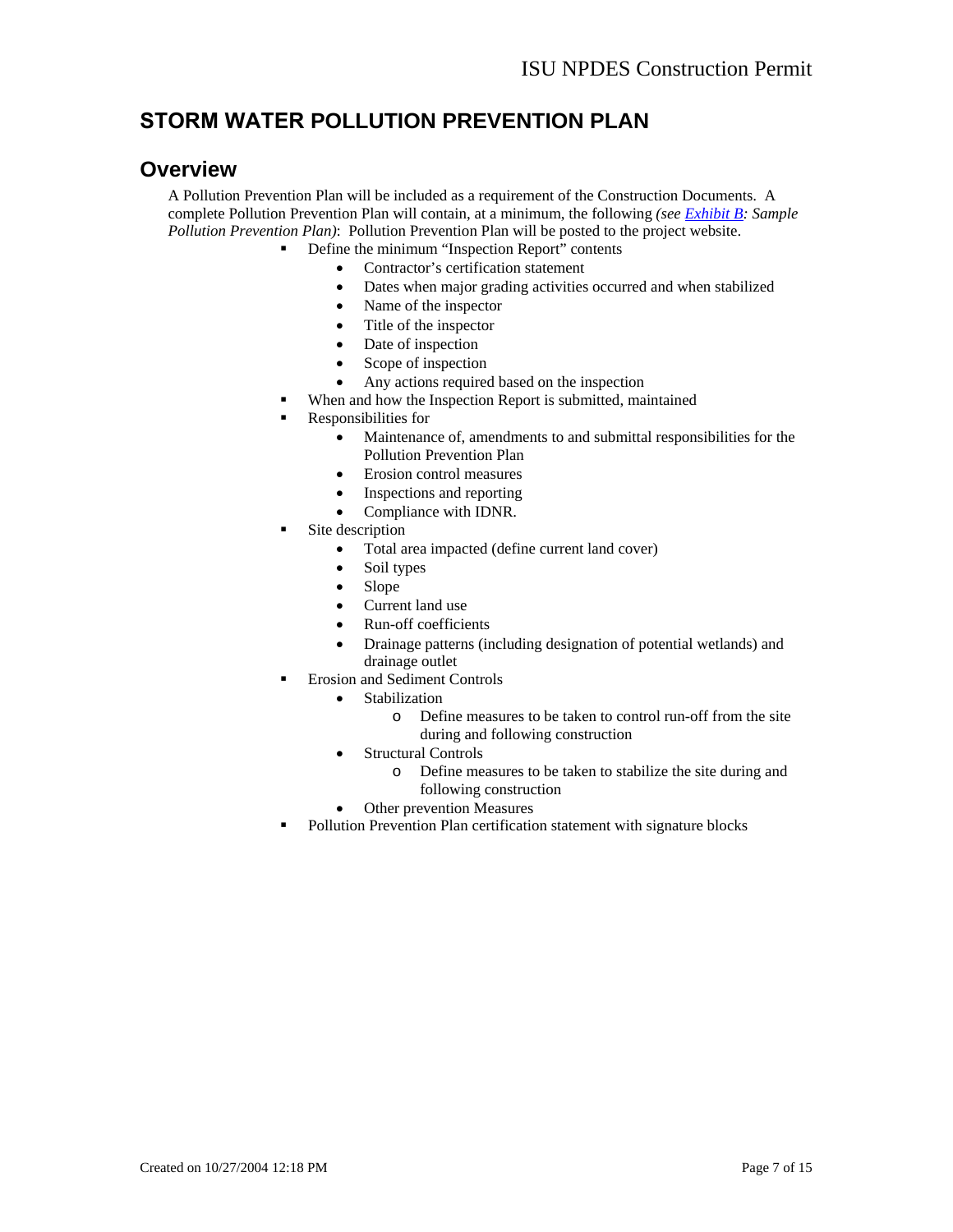## **General Notes**

The IDNR may notify EH&S at any time that the PPP does not meet minimum requirements. After such notification and direction from EH&S and FP&M, the design professional shall amend the PPP within 7 days of INDR notification. EH&S shall submit to the IDNR a written certification that the requested changes have been made. The PPP shall be amended whenever there is a change in design, construction, operation, or maintenance that has a significant effect on storm water discharges.

ISU EH&S will provide certified construction site pollution preve[ntion inspe](#page-13-0)ctors to inspect the permitted project site weekly. All site inspection forms will be posted to the project's specific Centric Project construction NPDES folder. All construction site BMP deficiencies noted on weekly inspections shall be corrected or initiated by the contractor within 24 hours of notification. Weekly inspection reports shall include, at minimum: the name of the inspector, date, time, scope of inspection, actions required, and the signed and dated certification statement by the inspector.

It is the responsibility of the contractor to take all actions necessary for the installation of control measures for compliance with the general permit. The contractor is responsible for any fines/penalties imposed by the IDNR related to failure to enforce pollution prevention plan measures.

Maintenance of all temporary and permanent erosion control measures is the responsibility of the contractor. Cleaning of silt control devices shall begin when they have lost 50% of their capacity.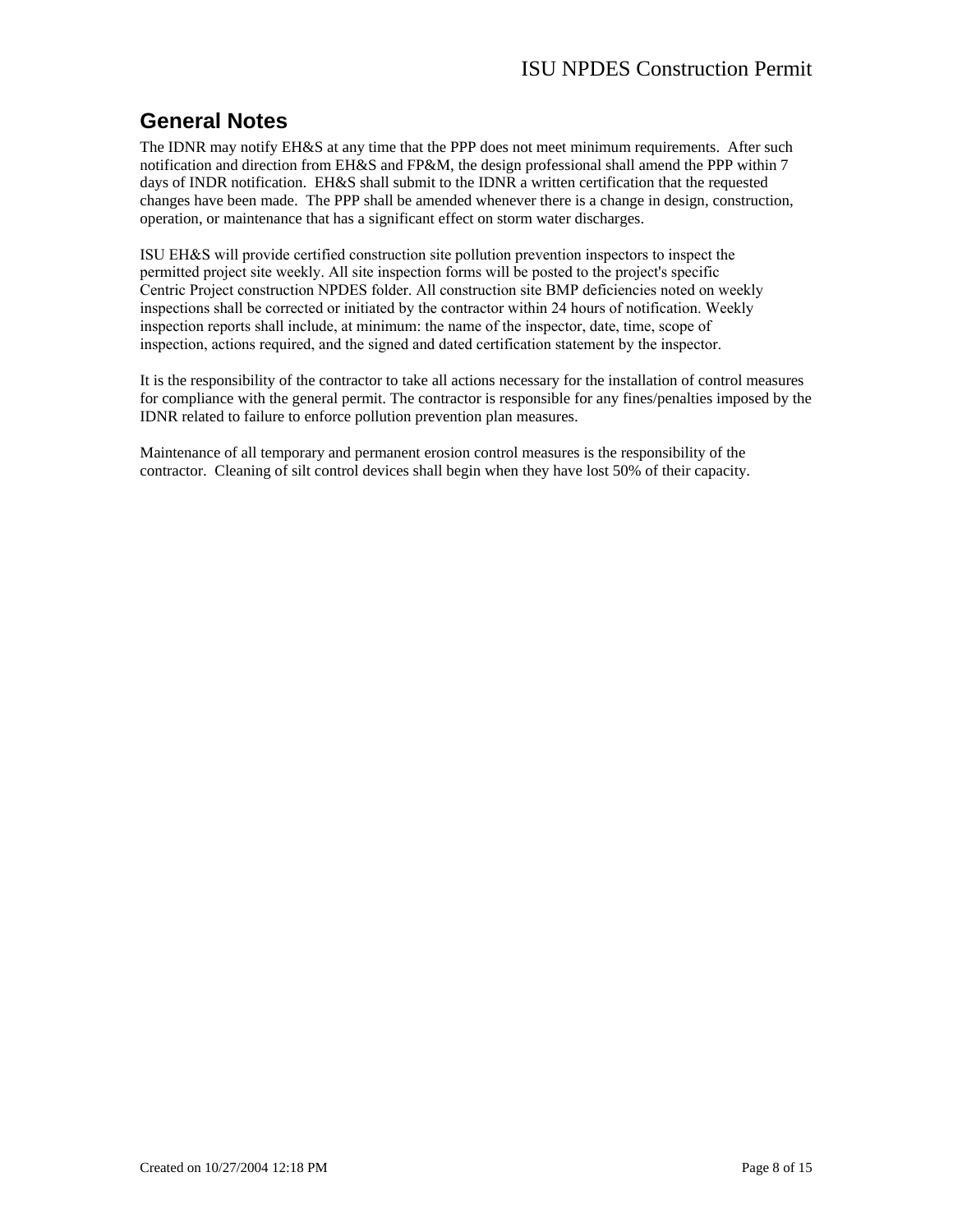## **Project Specific Notes**

*The following is a checklist of information developed by the design professional for the permit application or PPP.* 

POLLUTION PREVENTION PLAN SITE SPECIFIC NOTES  $(project)$ name here)

#### SITE DESCRIPTION

1. This project includes \_\_\_\_\_\_\_\_\_\_\_\_\_\_\_\_\_\_\_\_\_\_\_\_\_\_\_\_\_\_\_\_\_\_\_\_\_\_\_\_\_\_\_\_\_\_\_\_\_\_\_\_\_\_\_\_\_\_\_\_\_\_\_\_\_

\_\_\_\_\_\_\_\_\_\_\_\_\_\_\_\_\_\_\_\_\_\_\_\_\_\_\_\_\_\_\_\_\_\_\_\_\_\_\_\_\_\_\_\_\_\_\_\_\_\_\_\_\_\_\_\_\_\_\_\_\_\_\_\_\_\_\_\_\_\_\_\_\_\_\_\_\_\_\_\_\_\_ (brief description of proposed construction activities and sequence here)

2. The total project area is  $\qquad \qquad \text{acres.}$ are the predominant land disturbing activities for the project. The estimated disturbed area for these activities is  $\qquad \qquad \text{ acres.}$ 

\_\_\_\_\_\_\_\_\_\_\_\_\_\_\_\_\_\_\_\_\_\_\_\_\_\_\_\_\_\_\_\_\_\_\_\_\_\_\_\_\_\_\_\_\_\_\_\_\_\_\_\_\_\_\_\_\_\_\_\_\_\_\_\_\_\_\_\_\_\_\_\_\_\_\_\_\_\_\_\_\_\_ \_\_\_\_\_\_\_\_\_\_\_\_\_\_\_\_\_\_\_\_\_\_\_\_\_\_\_\_\_\_\_\_\_\_\_\_\_\_\_\_\_\_\_\_\_\_\_\_\_\_\_\_\_\_\_\_\_\_\_\_\_\_\_\_\_\_\_\_\_\_\_\_\_\_\_\_\_\_\_\_\_\_

3. Existing soils on the site are \_\_\_\_\_\_\_\_\_\_\_\_\_\_\_\_. (soil description from a source such as the Story County Soil Survey or other records). The thickness of the topsoil on site will vary, but can be estimated as \_\_\_\_\_\_\_\_ inches for a reasonable site average. Current soils on site are estimated to have \_\_\_\_\_\_\_\_\_\_\_ (high,low,moderate) erosive potential. Current land use is

(describe). Soils on steeper slopes are susceptible to erosion. In general, slopes on the site are . (flat 1-3%, moderate 3-9%, steep 10% +) The construction season (April through September) generally has 3 to 5 inches of rain per month, peaking in June. The last freezing temperatures are typically recorded in April, and the first freezing temperatures are typically recorded in October. Heavy snow melts are likely in March.

\_\_\_\_\_\_\_\_\_\_\_\_\_\_\_\_\_\_\_\_\_\_\_\_\_\_\_\_\_\_\_\_\_\_\_\_\_\_\_\_\_\_\_\_\_\_\_\_\_\_\_\_\_\_\_\_\_\_\_\_\_\_\_\_\_\_\_\_\_\_\_\_\_\_\_\_\_\_\_\_.

\_\_\_\_\_\_\_\_\_\_\_\_\_\_\_\_\_\_\_\_\_\_\_\_\_\_\_\_\_\_\_\_\_\_\_\_\_\_\_\_\_\_\_\_\_\_\_\_\_\_\_\_\_\_\_\_\_\_\_\_\_\_\_\_\_\_\_\_\_\_\_\_\_\_\_\_\_\_\_\_\_\_ \_\_\_\_\_\_\_\_\_\_\_\_\_\_\_\_\_\_\_\_\_\_\_\_\_\_\_\_\_\_\_\_\_\_\_\_\_\_\_\_\_\_\_\_\_\_\_\_\_\_\_\_\_\_\_\_\_\_\_\_\_\_\_\_\_\_\_\_\_\_\_\_\_\_\_\_\_\_\_\_\_\_

An estimate of the run-off coefficient of the site after completion of construction activities is

- 4. See the Pollution Prevention Plan map for drainage patterns and slopes, locations of disturbed areas, location of structural controls and/or stabilization areas, and surface waters (including potential wetlands).
- 5. The project site generally drains into \_\_\_\_\_\_\_\_\_\_\_\_\_\_\_\_\_\_\_\_\_\_\_\_\_\_\_\_\_\_\_\_\_. (describe outlets) See the Pollution Prevention Plan map for storm drainage outlet locations, as well as general drainage patterns.

#### EROSION AND SEDIMENT CONTROLS

 $(\text{project name here})$ 

#### A. STABILIZATION

- 1. Disturbed areas of the construction site that will not be re-disturbed for 21 days or more must initiate stabilization measures by the  $14<sup>th</sup>$  day after the last disturbance, except as hindered by snow cover.
- 2. Minimize disturbed areas. Match existing land contours when possible. Minimize impervious surfaces. Protect natural vegetation and trees outside of construction areas and disturb to a minimum inside construction areas.
- 3. The project will use staged construction to minimize the amount of land disturbed at any one time. Y/N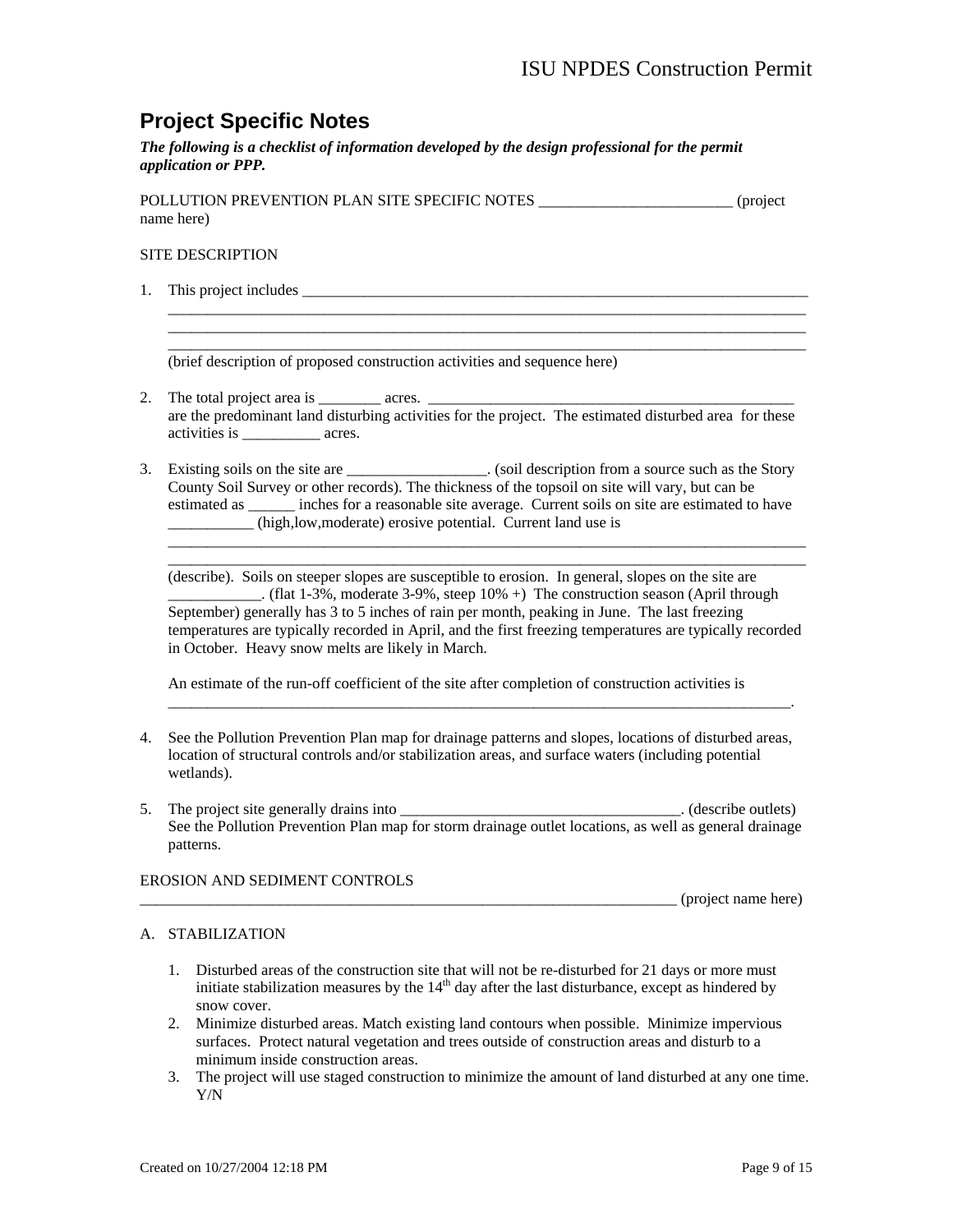#### ISU NPDES Construction Permit

|    | 4.<br>5. | Composting or mulching shall be used in conjunction with seeding for erosion control.<br>Temporary or permanent seeding or sodding will be used _______________________ (describe)<br>Y/N                                                                                                                                                                                 |     | Y/N        |
|----|----------|---------------------------------------------------------------------------------------------------------------------------------------------------------------------------------------------------------------------------------------------------------------------------------------------------------------------------------------------------------------------------|-----|------------|
|    | 6.<br>7. | Jute mesh or mats shall be used on steep slopes in conjunction with seeding.<br>Buffer strips of existing vegetation will remain adjacent to construction zones.                                                                                                                                                                                                          |     | Y/N<br>Y/N |
|    | 8.       | Geotextile will be used beneath graveled site areas or beneath rip rap.                                                                                                                                                                                                                                                                                                   |     | Y/N        |
|    | 9.       | Stream/ditch bank stabilization such as riprap or gabions will be                                                                                                                                                                                                                                                                                                         |     |            |
|    |          | 10. Dust control on the site is required and will consist of ____________________(describe).<br>(sprinkling, gravelling, chemical stabilization, etc.)                                                                                                                                                                                                                    |     |            |
| В. |          | STRUCTURAL CONTROLS                                                                                                                                                                                                                                                                                                                                                       |     |            |
|    | 1.       | Controls shall be placed downstream of disturbed areas as shown on the plan and as required in<br>other areas as determined by ISU or contractor during construction. See the appropriate<br>construction details on the Pollution Prevention Plan.                                                                                                                       |     |            |
|    | 2.       | A sediment basin is required for this project if there is more than 10 Acres of disturbed ground in a<br>common drainage area. See the detail on the Pollution Prevention Plan for correct installation of<br>sediment basin. A sediment basin will be used ___________________________(describe) Y/N                                                                     |     |            |
|    | 3.       | Inlet and outlet protection of culverts and storm sewer intakes is required. Protect inlets/outlets<br>with silt fence, rip-rap, compost socks, straw bales, sediment traps, or other approved methods.                                                                                                                                                                   |     |            |
|    | 4.       | Subsurface drains will be installed to artificially lower the water table during construction.<br>$ recorded  \frac{1}{2} \frac{1}{2} \frac{1}{2} \frac{1}{2} \frac{1}{2} \frac{1}{2} \frac{1}{2} \frac{1}{2} \frac{1}{2} \frac{1}{2} \frac{1}{2} \frac{1}{2} \frac{1}{2} \frac{1}{2} \frac{1}{2} \frac{1}{2} \frac{1}{2} \frac{1}{2} \frac{1}{2} \frac{1}{2} \frac{1}{2$ | Y/N |            |
|    | 5.       | A permanent storm water retention/detention structure is to be constructed.<br>$(describe)$ $Y/N$                                                                                                                                                                                                                                                                         |     |            |
|    | 6.       | A permanent wetlands detention feature is to be constructed.                                                                                                                                                                                                                                                                                                              | Y/N |            |
|    |          |                                                                                                                                                                                                                                                                                                                                                                           |     |            |

#### OTHER PREVENTION MEASURES

- 7. Construction entrances adjacent to public/private roads shall be graveled immediately to prevent vehicle tracking. Consider use of geotextiles beneath these graveled areas. The contractor shall promptly clean up site material tracked onto adjacent streets/property.
- 8. Provide waste receptacles at convenient locations and provide regular collection of wastes, litter including building material wastes and sanitary sewers.
- 9. Monitor construction vehicle maintenance areas. Washing and fueling operations can generate spills/run-off.
- 10. Provide designated areas for concrete truck washouts that have controlled outlets.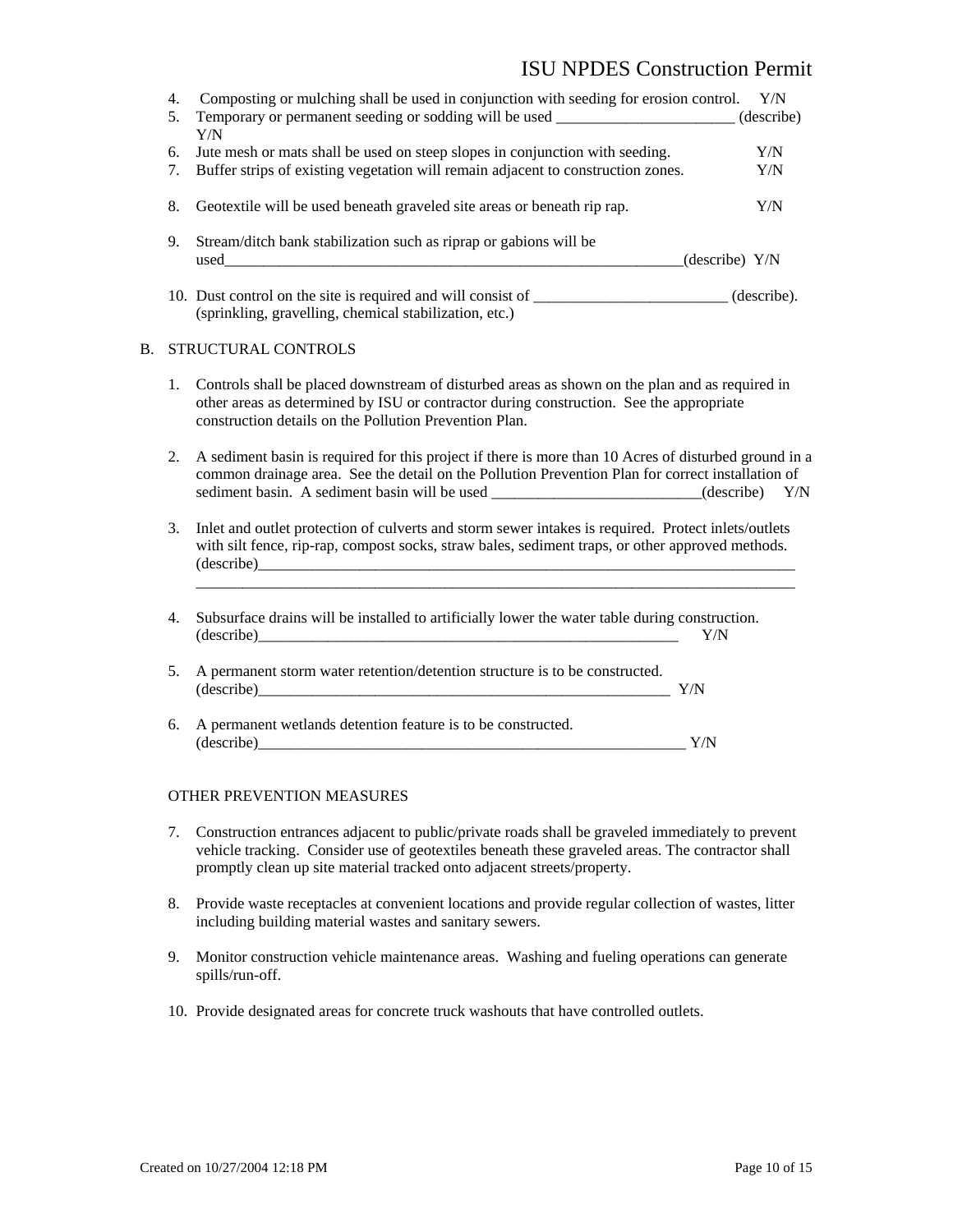### <span id="page-10-0"></span>**STORM WATER DISCHARGE PERMIT**



### **Does The Project Need a Storm Water Discharge Permit?**

permitted if FPM concludes that there is a reasonable chance the contractor may disturb more than one acre by unforeseen construction events. FPM shall immediately notify the engineer in any such case.

NOTE 2: Areas that will remain payed throughout the construction period or that are otherwise protected from construction activities may be discounted, unless soil or erodible materials are stored on paving.

#### ada a a sa a sa a as as asa:

#### **Items not classified as a land disturbing activity:**

- 1. Geotechnical drilling or construction staking on the site.
- 2. Material storage and/or construction-related vehicular traffic on pre-existing paved areas.

If FP&M determines the project requires the acquisition of a permit the Team will notify EH&S; the permit is identified as an Iowa Department of Natural Resources NPDES General Permit No.2 "Storm Water Discharge Associated with Industrial Activity for Construction Activities". The permit expires October 1, 2007.

### **Notice of Intent**

EH&S shall obtain the permit and is responsible for submitting the Notice of Intent (NOI). The NOI must be submitted to the IDNR at least 24 hours before land disturbing construction activities start.

A completed Notice of Intent must include the following:

- 1. The completed form 1415 entitled "Notice of Intent for NPDES Coverage Under General Permit" A PDF of this form can be found at: <http://www.iowadnr.com/water/stormwater/forms.html>
- 2. Proof of public notification from the two newspapers in the area with the highest circulation. A PDF form entitled Public Notice of Storm Water Discharge is used for submitting to the newspapers for publication and can be found at: <http://www.iowadnr.com/water/stormwater/forms.html>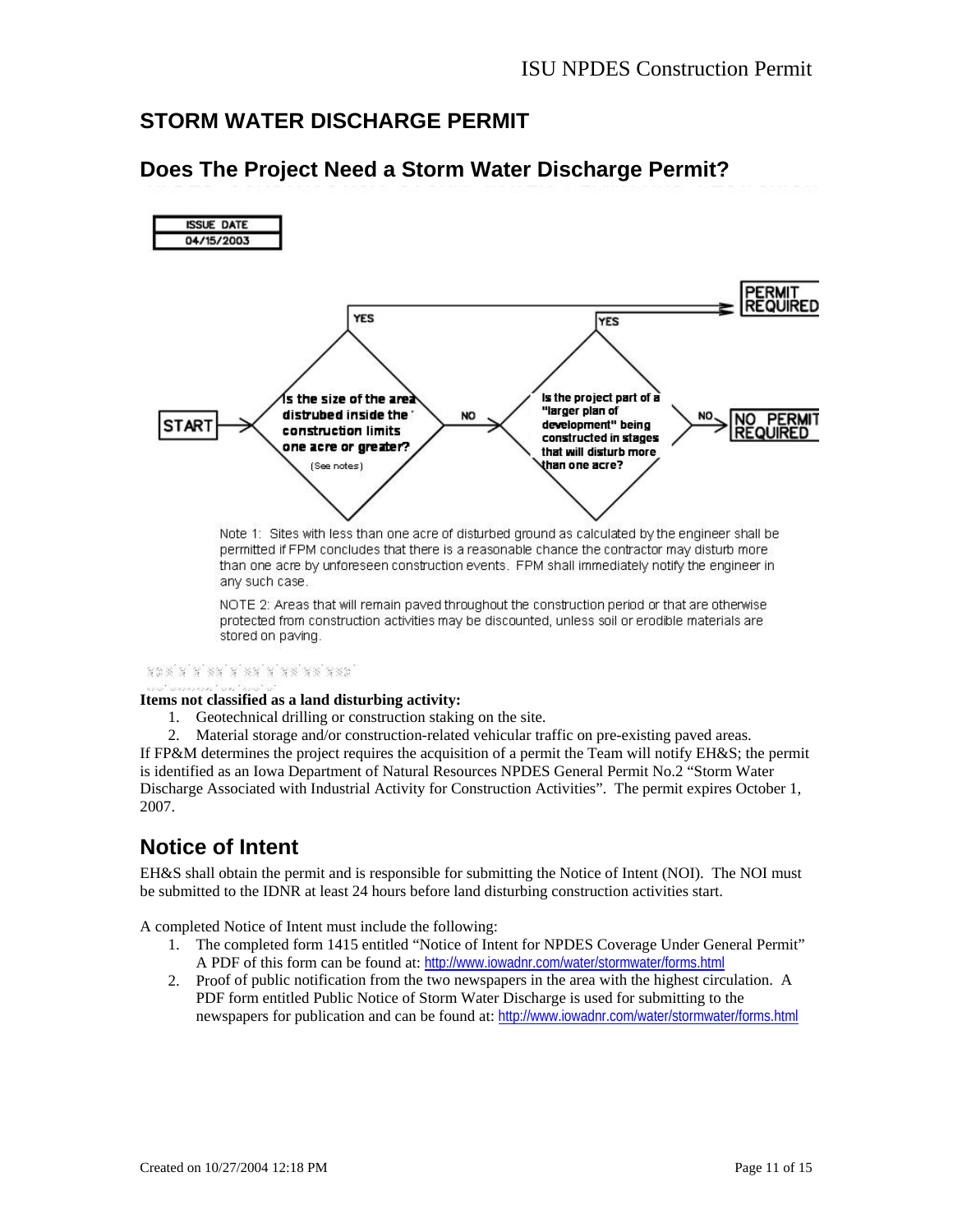Prior to the start of construction, the contractor shall certify (by signing) the Pollution Prevention Plan that has been previously developed by FP&M as part of the Storm water discharge permit requirements. A copy of the Pollution Prevention Plan shall be maintained on the job site (if possible) and as part of the project records throughout the life of the project.

### **Notice of Discontinuation**

FP&M will notify EH&S when all site related project activities are complete and the team is ready to vacate the site. At this time the Project Team will notify EH&S and arrange a meeting to review site conditions and officially turn the site over to EH&S.

Within 30 days after final stabilization of the site, EH&S shall submit a Notice of Discontinuation of a Storm Water Discharge No. 2 to the IDNR. See http://www.iowadnr.com/water/stormwater/forms.html for the PDF form. EH&S will make the final determination of when the site has reached the 30 days following final stabilization and submit the Notice of Discontinuation to the IDNR. EH&S will transmit a copy of the [Notice of Discontinuation to FP&M.](http://www.iowadnr.com/water/stormwater/index.html) 

As a courtesy, the IDNR will send a letter to ISU approximately one month before coverage under the permit expires. This letter will be sent to the person listed under the "contact information" portion of the NOI (EH&S). At this time, EH&S will notify the Project Team and determine if the permit coverage should be extended or prepare to file the notice of discontinuation.

## **Prohibition on Non-Storm Water Discharges**

All discharges authorized by this permit shall be composed entirely of storm water except for the following allowed non-storm discharges: fire fighting activities, fire hydrant flushing, vehicle washing, potable water source flushing, irrigation drainage, routine external building washing (no detergents), pavement washing (free of detergents, toxic and hazardous materials), air conditioning condensate, natural springs, and foundation/footing drains not contaminated by building processes.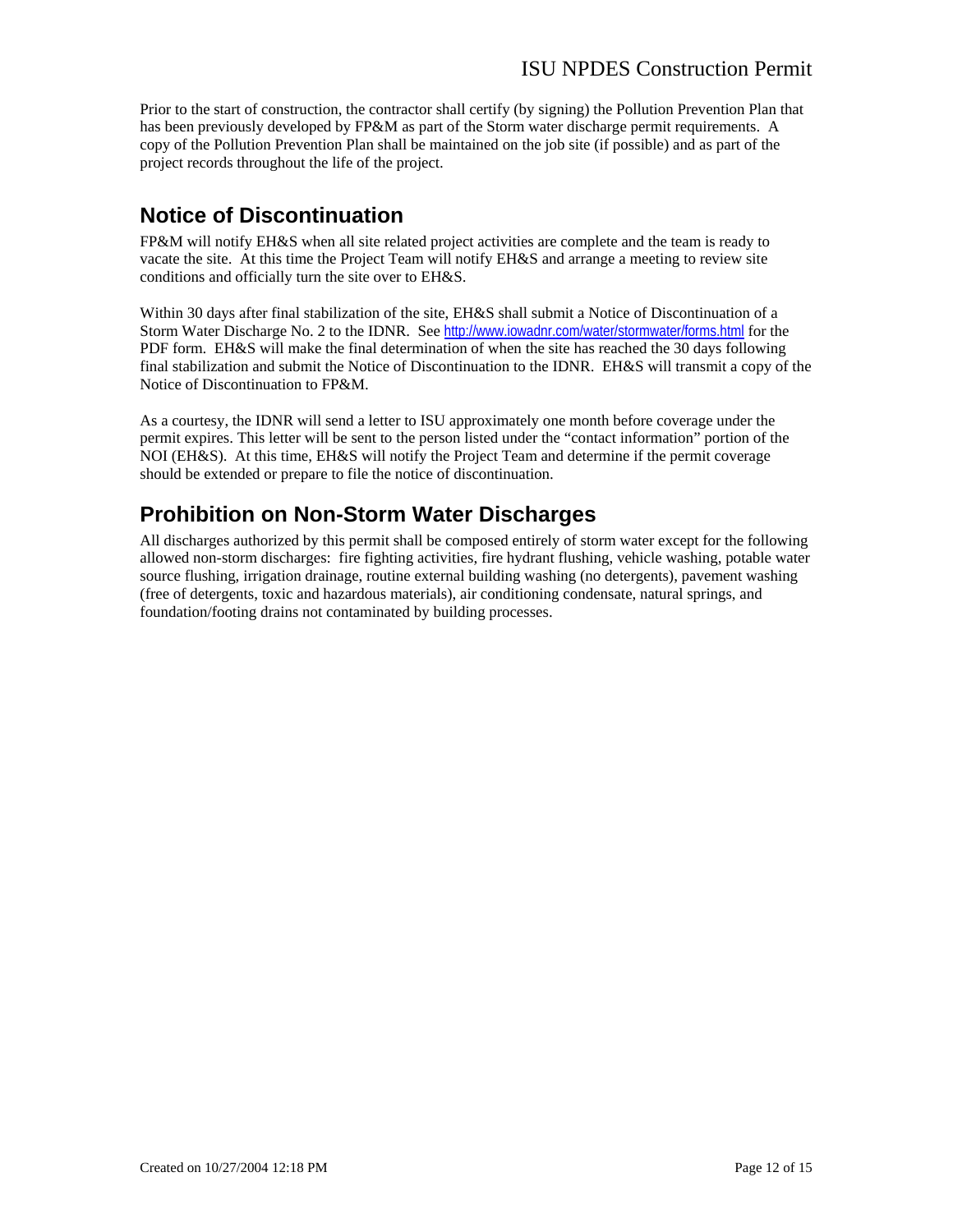## <span id="page-12-0"></span>**RETENTION OF RECORDS**

The EH&S shall retain copies of the Pollution Prevention Plan, the Notice of Intent, the Inspection Report and the Notice of Discontinuation and correspondence for at least 3 years after the site is finally stabilized. The Contractor shall provide FP&M a copy of all changes made to the Pollution Prevention Plan during construction and a copy of the Inspection Report for FP&M's records. FP&M will submit these to EH&S as part of the Project Close-Out procedures.

A copy of the current records mentioned above shall be filed on site during project construction and be made readily available to the IDNR upon request.

## **STANDARD PERMIT CONDITIONS**

The contractor is encouraged to view the listing of Standard Permit Conditions that apply to this general permit. The Summary Guidance for General Permit No. 2 can be viewed on-line at the IDNR website at <http://www.iowadnr.com/water/stormwater/forms.html>

The contractor will be provided a copy of the General Permit upon request.

### **REFERENCE INFORMATION**

Explanations of Environmental Rules: <http://www.cicacenter.com/index.cfm>

IDNR Storm Water Program: <http://www.iowadnr.com/water/stormwater/index.html>

IDNR Notice of Intent for NPDES Coverage (Form 1415): <http://www.iowadnr.com/water/stormwater/forms.html>

Pubic Notice of Storm Water Discharge: <http://www.iowadnr.com/water/stormwater/forms.html>

Notice of Discontinuation No. 2: <http://www.iowadnr.com/water/stormwater/forms.html>

Summary Guidance for General Permit No. 2: <http://www.iowadnr.com/water/stormwater/forms.html>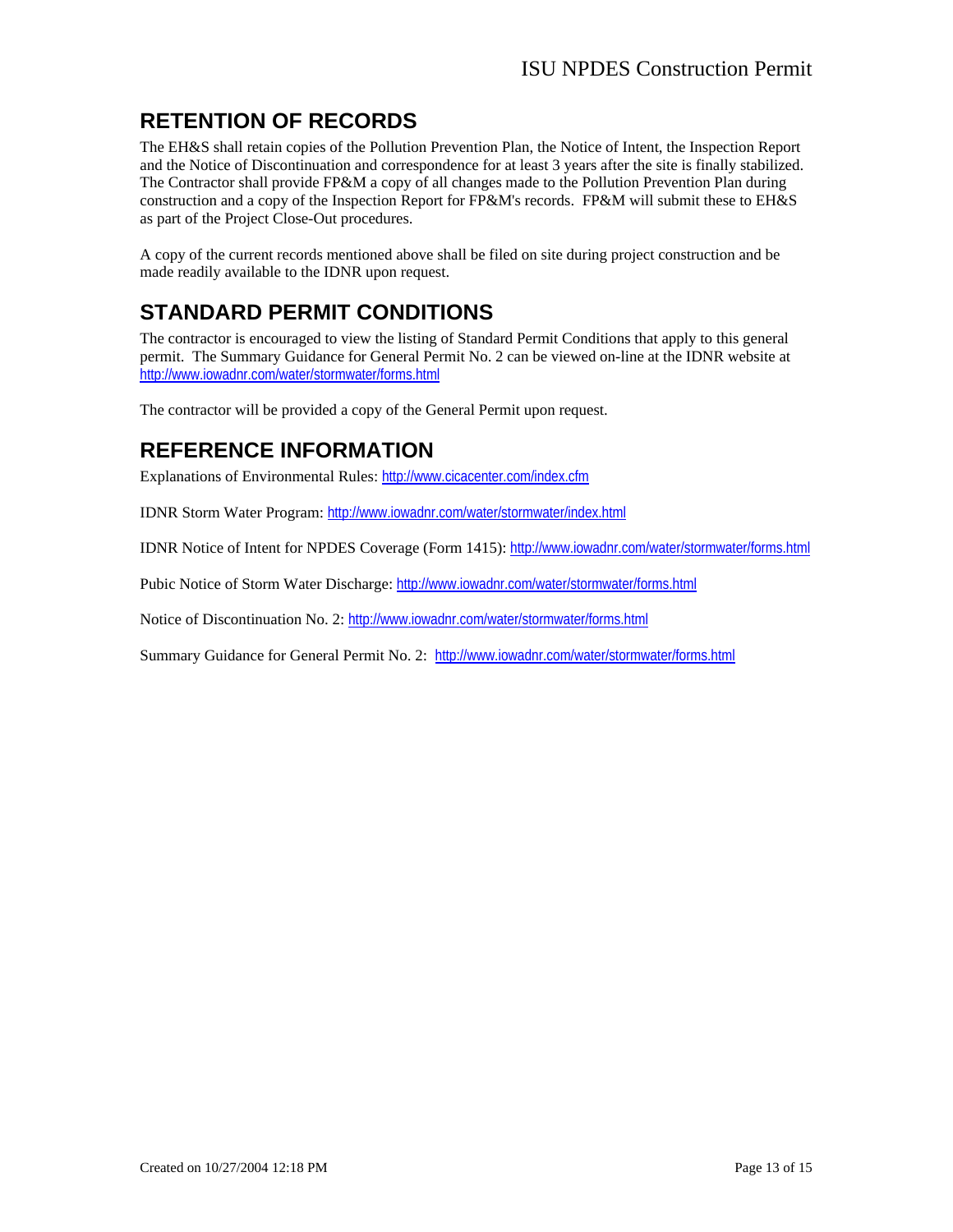<span id="page-13-0"></span>

| <b>Stormwater Construction Site Inspection Report</b>                                             |  |             |                                         |                |                                   |
|---------------------------------------------------------------------------------------------------|--|-------------|-----------------------------------------|----------------|-----------------------------------|
| <b>Inspection Date/Time:</b><br><b>Project Name:</b>                                              |  |             | <b>NPDES GP#2 Authorization Number:</b> |                |                                   |
|                                                                                                   |  |             |                                         |                |                                   |
| <b>Project Location:</b>                                                                          |  |             |                                         |                | Weather / Temperature / Rainfall: |
|                                                                                                   |  |             |                                         |                |                                   |
|                                                                                                   |  |             |                                         |                |                                   |
| <b>Current activity onsite?</b>                                                                   |  |             |                                         |                |                                   |
|                                                                                                   |  |             |                                         |                |                                   |
|                                                                                                   |  |             |                                         |                |                                   |
|                                                                                                   |  |             |                                         |                |                                   |
|                                                                                                   |  |             |                                         |                |                                   |
|                                                                                                   |  |             |                                         |                |                                   |
|                                                                                                   |  |             |                                         |                |                                   |
|                                                                                                   |  | Implemented |                                         | Not Applicable |                                   |
| <b>Best Management Practice (BMP)</b>                                                             |  |             | Maintained                              |                | <b>Comments:</b>                  |
|                                                                                                   |  |             |                                         |                |                                   |
|                                                                                                   |  |             |                                         |                |                                   |
| <b>Sediment Control Practices</b>                                                                 |  |             |                                         |                |                                   |
| Are perimeter controls properly maintained?                                                       |  |             |                                         |                |                                   |
| Is there evidence of offsite tracking onto pavement?                                              |  |             |                                         |                |                                   |
| Are storm drain inlets properly protected?                                                        |  |             |                                         |                |                                   |
| Is a stabilized entrance properly maintained?                                                     |  |             |                                         |                |                                   |
| Are all discharge points free of visible pollutants?                                              |  |             |                                         |                |                                   |
| Are dust control BMPs necessary?                                                                  |  |             |                                         |                |                                   |
| Has sediment discharge occurred offsite since last inspection?<br>If so, specify cleanup efforts. |  |             |                                         |                |                                   |
| <b>Erosion Control Practices</b>                                                                  |  |             |                                         |                |                                   |
| Are soil stockpiles in correct locations and vegetated, mulched<br>or covered?                    |  |             |                                         |                |                                   |
| Are all inactive disturbed areas protected with vegetation,<br>mulch, tarps etc.?                 |  |             |                                         |                |                                   |
| Are current erosion control practices adequate?                                                   |  |             |                                         |                |                                   |
| Is onsite traffic and parking restricted to designated, stabilized<br>areas?                      |  |             |                                         |                |                                   |
| Are dewatering BMPs used and maintained?                                                          |  |             |                                         |                |                                   |
| <b>Pollution Prevention Measures</b>                                                              |  |             |                                         |                |                                   |
| Are natural resources protected?<br>(e.g., streams, wetlands, trees)                              |  |             |                                         |                |                                   |
| Are hazardous materials properly managed?                                                         |  |             |                                         |                |                                   |
| Are potential water contaminants covered or stored inside?                                        |  |             |                                         |                |                                   |
| Vehicle cleaning and maintenance areas free of spills/leaks?                                      |  |             |                                         |                |                                   |
| <b>Good Housekeeping</b>                                                                          |  |             |                                         |                |                                   |
| Concrete washout used and maintained?                                                             |  |             |                                         |                |                                   |
| Wet saw cuttings contained and removed?                                                           |  |             |                                         |                |                                   |
| Site free of construction debris? Waste dumpsters covered?                                        |  |             |                                         |                |                                   |

"I certify under penalty of law that this document and all attachments were prepared under my direction or supervision in accordance with a system designed to assure that qualified personnel properly gathered and evaluated the information submitted. Based on my inquiry of the person or persons who manage the system, or those persons directly responsible for gathering the information, the information submitted is, to the best of my knowledge and belief, true, accurate, and complete. I am aware that there are significant penalties for submitting false information, including the possibility of fine and imprisonment for knowing violations."

**Signature**: \_\_\_\_\_\_\_\_\_\_\_\_\_\_\_\_\_\_\_\_\_\_\_\_\_\_\_\_\_\_\_\_\_\_\_\_\_\_\_\_\_\_\_\_\_\_\_\_\_\_\_\_\_\_\_\_\_\_\_\_\_\_\_ **Date: \_\_\_\_\_\_\_\_\_\_\_\_\_\_\_\_\_\_\_\_\_\_\_\_\_\_\_\_\_\_\_\_\_\_\_\_\_\_\_\_\_\_\_\_\_\_\_\_**

**Inspector Name: Inspector Phone:** (515) 294-5359 / 294-